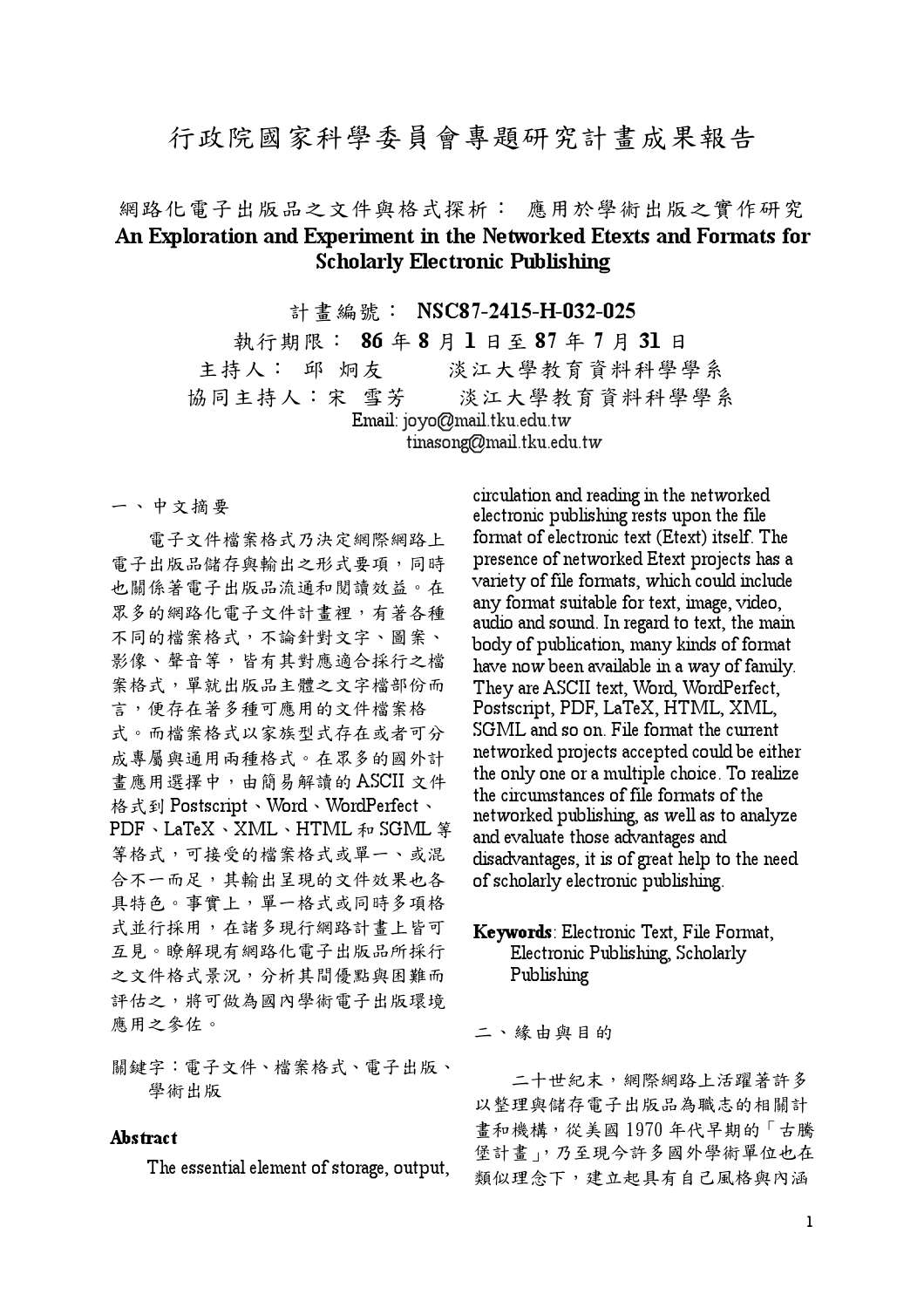之各種主題的電子文件資料庫,例如:「線 上圖書計畫(OBI) | 、「人文電子文件中心 (CETH)」<sup>2、「</sup>信息資源圖書館(Cause IRL),「期刊儲存計畫(Journal Storage Project, JSTORE)」、「英國的超期刊計畫 (SuperJournal) 、「英國電子圖書館計畫 (eLib) 、以及「國家數位化碩博士論文圖 書館(NDLTD), 等等。這些計書的執行說 明了:網路化雷子出版能替傳統的紙本出 版品利用提供可行的解決方案;也提供圖 書資料一種新的典藏環境。資訊的「擁有」 與「取用」兩大觀念在這些電子文件計書 裡,同時得到了良好的典範與實踐。本研 究計書之目的與貢獻亦在利用整理出之理 想文件檔案格式,就淡江大學教育資料科 學研究所碩士論文,以及相關刊物做後續 之實作。藉由該教資系所之網路伺服器展 現應用成果,以做為私人出版社、圖書館、 政府出版機制、大學出版社或其它大學與 學術機構等之學術出版界,共同邁向網路 化雷子出版時代之整備工作。

本研究就網路上若干電子文件相關計 書做彙整,對於文獻資料電子化的處理及 雷子文件提交之過程中,各計書的相對要 求為何?以及電子化處理後所要提供的服 務,及其處理資料所遭遇的困難與限制予 以綜述。再就其採用之文件格式做探討和 分析,瞭解箇中優劣與適性,以提供學界 瞭解網路化電子文件相關計書之背景與發 展趨勢,並做為後續教學或研究者之參 考。而文件檔案格式之比較和探析,為國 內外學界新的研究課題做一結論暨建議, 則更足以補充國內學界完整之網路化電子 出版或電子文件之製作技術,增進電子文 件輸出品質與選擇性。對有興趣建置類似 電子文件計書者,不論是大學、研究機構 或出版實業界,都能明確提供選擇方案及 參佐之架構。在學術論文電子化探討實作 上,更有助於國內新大學院校之時代性思 考與作為。

三、研究方法與步驟

因本研究計書之內容旨趣之故,研究 方法主以網際網路上之文獻蒐集分析與個 案探討行之;並就若干雷子檔案格式做實 際模擬測試。其後續則據所研究結果與發 現,期為淡江教資研究所之學位論文電子 化提供建置之解决方案。文獻探討的目的 在於為實作鋪路,與實作還有一段差距, 唯有結合相關領域的專家發揮所長共同參 與實際的建置,讓整個出版計書在有目 標、有組織的架構下,建置並提供使用, 才是最有價值的。其實國外電子出版計畫 之所以能提供寶貴經驗的原因,正因有實 作的基礎,期待國內的圖書館界可以在電 子出版的行列中找到可以發揮所長的一席 之地。

四、研究發現與討論

就「電子文件計書(Etext project)」之 涵意而論,其文件建置規模與內容差異性 頗大,規模既可涵蓋純屬個人製做的小網 站;也可以歸屬於網路數位化圖書館式的 大型資料庫之建置。在實際探討電子文件 計書之整體內涵時,是不能單就文字內容 部分予以探討;也不能將文件中所包含圖 表之展現與圖表檔案格式略去不談,兩者 在電子文件的內容特性中,實互為表裡。 綜觀而論,探討電子文件的檔案格式之目 的是在於解決文件字型、字體與圖表的電 子化標準,同時是試圖將文件中所有的視 覺圖樣與符號(包含文字圖表)轉化成數位 型式儲存,而且考慮到所儲存之資料在未 來依舊可被取用。

對許多不同的文件建置者而言, 電子 文件之意義各有其程度上的解讀差異,例 如:身為學術出版領域的大學出版社面對 出版品電子化時,除了必須考慮到一般的 雷子文件需求,也必得考量諸如文件之數 理公式符號與表格的呈現標準等問題,而 對影像與動畫之需求就非當務之急。將正 文部分與字型符號圖表等加以統整,應是

參見 施純福, 'Internet 上的 OBI 電子文件計畫" 台北市立圖書館館訊,11卷4期(民82年),頁42-49。  $2$  參見 王喜沙,? CETH 人文科學電子文件中心簡 介"台北市立圖書館館訊, 12 卷 1 期(民 83 年), 頁  $82 - 88$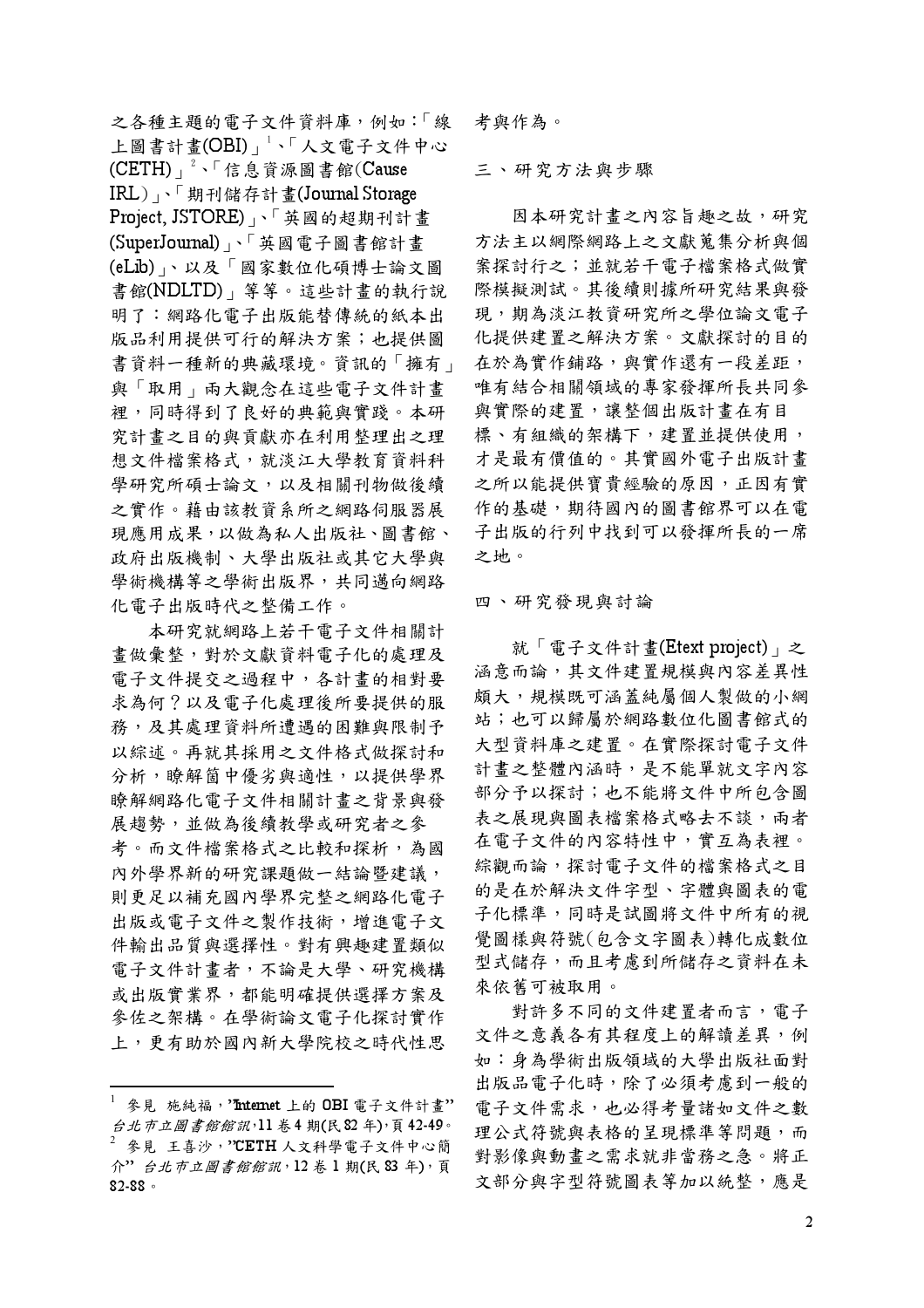傳統平面出版邁向電子出版發展中最為迫 切與棘手的問題之一。雷子文件一般乃見 於 Internet 與 CD-ROM 之媒體上。值得注 意的是以網際網路上的FTP、Gopher 與 WWW 等為載體的資料,才是電子文件的主要來 源。狹義上, 電子文件也排除了網際網路 上其它的資訊傳遞與服務形式(例如

Email、BBS 或 UseNet 等)。時至今日,絕 大多數的電子文件計書也積極拓展文件的 內涵與意義,邁向多媒體資料庫的應用領 域。

除了在電子文件計畫中,有不同檔案 格式採行背景介紹,在電子文件計畫的製 作過程中,也發現圖書館或多或少參與其 中,參考表1將各計畫圖書館涉入與否進 行分析,圖書館主要是角色扮演是進行電 子文件的規書,所謂的規書(Planning)是 一個計畫在選擇方向 (Direction), 擬定目 標 (Goals) 及目標 (Objectives), 和決定 如何在行動進行時的主要作業程序,圖書 館涉入電子文件計書在規書、與資料提供 為主要角色扮演,再者由計書中可以發現 圖書館對於使用者利用資料的一些使用行 為,也可為設計電子文件計書提供重要的 參考。

檔案格式與文件出版有著密不可分的 關係,不同的檔案格式是因文件在出版流 程中的需求不同而形成,由調查顯示,這 些需求的考量包括:學科領域的差異、原 始作者的習慣或喜好甚至是出版單位為統 一出版文獻而訂定的限制等等。從出版流 程與檔案格式的關係中可以發現,現存的 檔案格式多以「家族」的型式並存,在一 個資訊化的時代,資訊分享是一件非常重 要的事情,而資訊是否能夠真正達到分享 的境界,標準是最大的關鍵所在,如果沒 有標準的建立,則資訊分享無異於空談。 先就資訊標準來說,目前存在許多不同檔 案格式的標準包括 TeX 家族、PDF 家族、 SGML 格式家族、多媒體檔案格式家族, 從目前幾個發展的體系來看,仍屬於標準 與非標準的紛爭時期,標準化格式訂定的 最大困難是在不同的利益團體及派系中取 得一致的看法。因此最後大家必須妥協,

而其結果通常是紙上談兵,由於標準的太 複雜或太抽象加上沒有適當的輔助編輯工 具,使得沒有人願意去實行它。建立一些 有效的標準目的在於可以實際的解決問 題、滿足使用者的需求、足夠一般化作為 將來使用及交換之考量,一旦由市場決議 的格式為標準組織所接受,即形成一種以 市場為基礎的發展策略,如 Adobe 公司建 立 PostScipt 的標準。

分久必合,合久必分是不斷循環的現 象,資訊界亦不例外,從前面格式的介紹 中可發現各類型檔案以家族的型式結合存 在,每一個家族有其各自的標準,軟體廠 商可依既定的模式要求不斷研發更進步的 軟體以滿足資訊時代中使用者的多項需 求,而廠商間市場競爭造成軟體也帶來技 術的進步。而看似獨立的各家族如今似乎 走向合併,在以標準格式為主力的發展下 漸漸形成模糊的界線,以目前 XML 的發展 為例,它是依循SGML的標準加以修改建 立的,之下研發的 MathML 格式則是一套 描述數學文件的機讀格式,所提供的多項 功能均結合了 HTML 與 TeX, 彌補了 TeX 無法滿足電子文件與 SGML 標準無法滿足 數學特殊符號的雙重缺點,換言之,這說 明了TeX 家族與SGML 家族的已朝向合併 發展;此外的例子還包括 Web TeX 轉換成 MathML 的轉換程式; IBM techexplorer 可 瀏覽科學技術方面的文獻並可做為 LaTeX 與 MathML 的轉換器等等。由此可見檔案 格式各家族體系發展中,也開始兼顧其他 檔案格式家族的發展,而走向單一模式的 整合趨勢。

例如多媒體家族就包括 GIF、JPEG、 MPEG 與 TIFF 等格式,同一家族遵循著一 定的標準,對使用者而言,這似乎是一個 好現象,他們可以在該家族檔案群中選擇 所需要的軟體來製作各樣的文件,由於軟 體的選擇取決於使用者,於是這間接促成 了軟體公司的競爭,為了使所研發的軟 體,能滿足多數使用者的需求、獲得多數 使用者的支持與使用,可想而知的是新的 軟體將不斷因競爭而產生,造成軟體開發 上的一種進步的動力;對使用者而言,又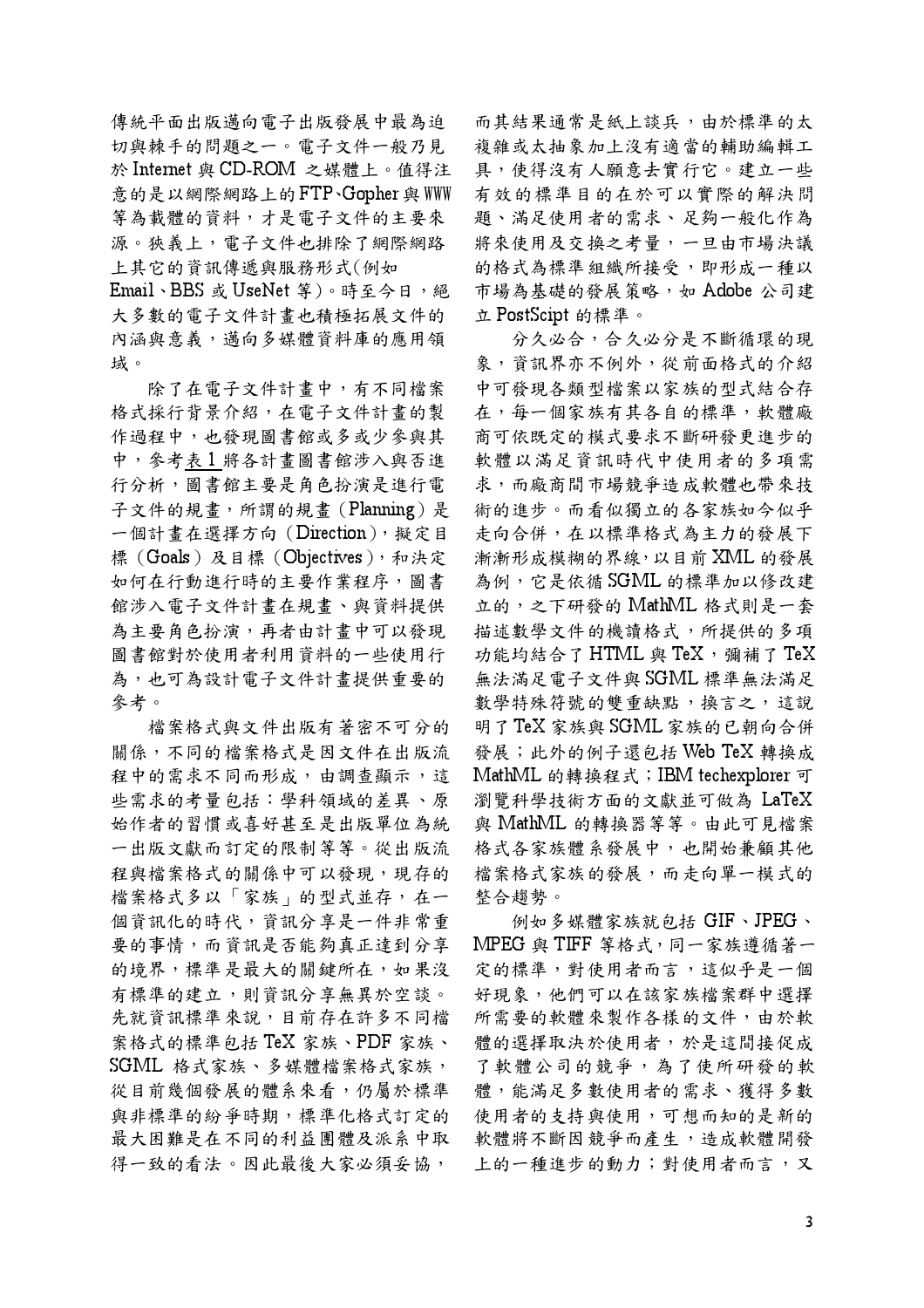成為製作文件上的福音,整個研究生態在 這股良性循環中,新起的研究人員,一代 比一代花更少的時間用在製作文件、排版 上,而能將時間與人力都用於所研究的領 域中,讓科技不斷的進步。

上述的情形有時會造成檔案格式的過 多,對出版社是一種負擔,畢竟對讀者而 言,好用的軟體並不一定是當時使用的趨 勢,對出版社在進行排版前的轉檔工作而 言,是一個很大的負擔,這也是為什麼出 版者會針對繳交的文件給予格式上的部分 限制。轉檔並不是一件簡單的工作,從本 研究之實作經驗中得知,轉檔過程中的問 題有時很難掌握,系統的不穩定性使得同 樣的工作環境和測試文件會產生不同的測 試結果, 卻無法找出原因;就算發現了問 題, 也因為對整套軟體設計架構的不了解 以及缺乏電腦方面的專業知識而無法排 除,更重要的是測試與障礙的排除相當耗 費時間與人力,對只有圖書館專業背景的 人員而言,更是如此。於是,當圖書館界 加入電子出版的行列時,是否有能力全部 包辦?究竟又該如何使原本的專業得到最 有價值的發揮?可能是一個值得重新思考 的問題。

合作是國外成功的電子出版計書共同 的特徵,合作可以結合多樣的專業,例如: 出版社、大學、圖書館、軟體設計者與軟 體供應商的力量共同規書完成,達到單一 組織所無法滿足的目標;同時也分攤了所 需的人力、時間、金錢等資源,對任一參 與的組織而言,無非是一種精簡的組合。 在科際整合的時代下,資訊界的合作是必 然的,身為資訊界一員的圖書館也不例 外,倘若能在電子出版計書中,體認合作 的重要性,邀請相關領域協助並參與規 書,其成果將是大家所樂見的。

五、結論與建議

一個雷子文件計書的建立都有其動機 存在。這些計書按其產生之背景、目的、 以及欲解決之問題,而賦予計書所具之特 質與風貌,並藉以描繪出計畫建置的理 念。诱過對於雷子文件計書和建置之相關

模式的瞭解,將有助於更明確地反映網路 化雷子出版的主要活動與價值。在國外實 例中, 電子文件計書常由各種學術機構所 經營,處於電子出版資訊時代的「大學圖 書館」與「大學出版社」兩者對於出版活 動的參與已多所交疊,本文除提供出版 界、圖書館、學術社群、政府單位之整體 角色與其經營之省思外,茲綜結以下若干 議題暨現象予以廓清:

### (一) 雷子文件計書之永續發展

有前瞻性的雷子文件計書之發展是永 續性的。然而,將出版當做是市場的供給 與需求關係來看,到底出版商是否會完全 投注於電子出版的發展?則答案主要還是 要看使用者是否有這樣的需求。姑且就目 前資訊傳播之發展而論,保持紙本資料、 雷子出版文件,抑或兩項平行發展?同樣 的資料是否有傳統紙本版、電子版?答案 便仍歸結於市場需求與業者之企圖心。反 觀學術界所建置的電子出版文件,其動機 多賴於典藏或檢索之所需,市場與利潤考 量卻在其次。目前雷子文件計書,有其收 錄範圍,所以如何就各電子文件之間加以 整合、連結,以達到使用者最方便的利用, 這才是最佳發展之指導原則。

### (二) 多媒體技術之研發

電子文件一向有其典藏、儲存、編排、 查檢與輸出的多重使用特性,若可以搭配 多媒體效果來呈現不同主題特色的表現, 則可增強文本的說服力,也可以使作者與 讀者間進行互動性的交流。但有些文獻對 多媒體的表現方式需求不殷,僅需要文字 的表達,或簡單的圖表展示即可,而這些 主題就不需要多媒體的配合。目前以多媒 體技術為主的電子出版仍在持續發展中, 多媒體技術與產品是未來電子文件的發展 趨勢,不過多媒體出版技術的研發,最佳 之解決方案應是整合出版者、軟體開發 者、圖書館(數位典藏單位)之力量,共謀多 媒體技術的合作發展,如此才能在出版、 技術、資訊使用等,多方面考量之下才能 建置完美的人文科技整合之系統。3

 $3$  "Is it possible to write for E-text and Print at the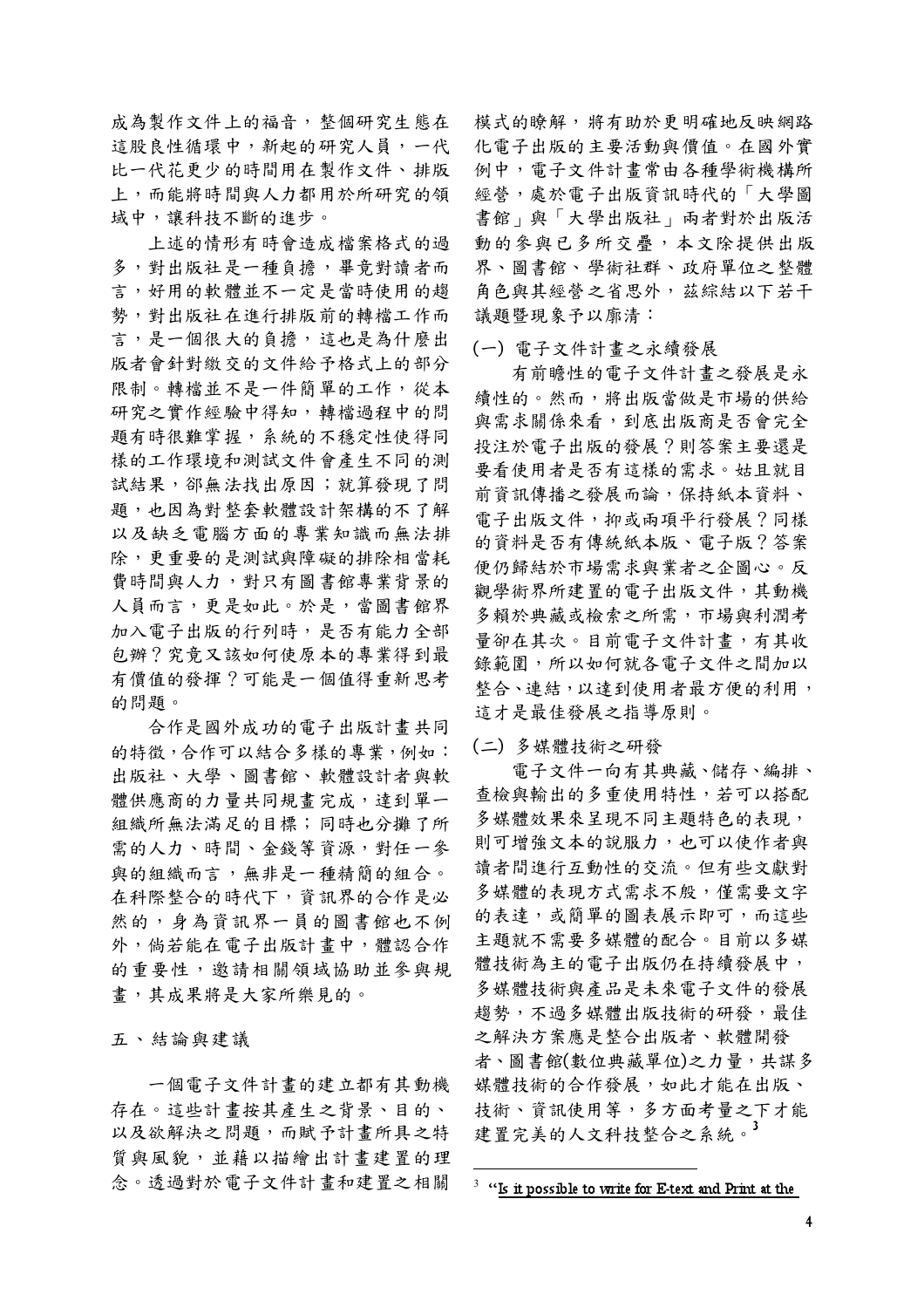(三) 多種檔案格式之並存

綜合來看,不論現況是檔案格式以家 族型式存在或者可分成專屬與通用兩種格 式,不論是專屬格式或通用格式,並無統 一的必要性。使用者針對自己的學科領域 撰寫文獻、製作文件,最方便的方式是根 據文件的需求來使用其熟悉的工作環境與 軟硬體,如果發展一套統一的、並整合文 理學科的強大檔案格式,對人文科學的文 字檔而言,同樣迫使使用者必需具有等級 較佳的電腦設備,來應付該軟體的龐大體 精以擁有較快的執行速度,造成無形中的 浪費。從檢索的角度來看,即便今日已是 一科際整合的時代,但文理學科領域的界 限仍存在,一套整合性的檔案格式的確可 以節省檢索不同資料庫,而需學習操作不 同系統的時間,但從另一個角度觀之,有 多少人在檢索資料時,對跨文理學科界線 資料的需求是一致的?在整合學科領域的

一個電子文件(資料庫)計書之首務在於文 件檔案格式之選擇與確立。如何尊重讀者 端的選擇性與便利性,而提供多種文件檔 案格式並存之選取,亦不失為值得嘗試的 作法。而身為一位電子文件計書之建置者 而言,應有責任來隨時平衡這些顧慮與需 求,同時也不妨藉此教育使用者,讓他們 日後得以自己做判斷與選擇;或至少也懂 得欣賞每個文件計書背後的複雜性。本研 究後續的實作正可掌握上述諸原則與精 神,建立一致而適切的例證。

六、參考文獻

Wusteman, Judith. "Formats for the Electronic Library.", available from http://www.ariadne.ac.uk/issue8/electronic-fo mats/: Internet.

資料庫中,可想而知的是檢索時間的增 加,而且這樣的投資是沒有意義的。建置

same time?" see Elements of Electronic Text Style: available from http://www.ind.net/Internet/guides/estyle10.txt; Internet.